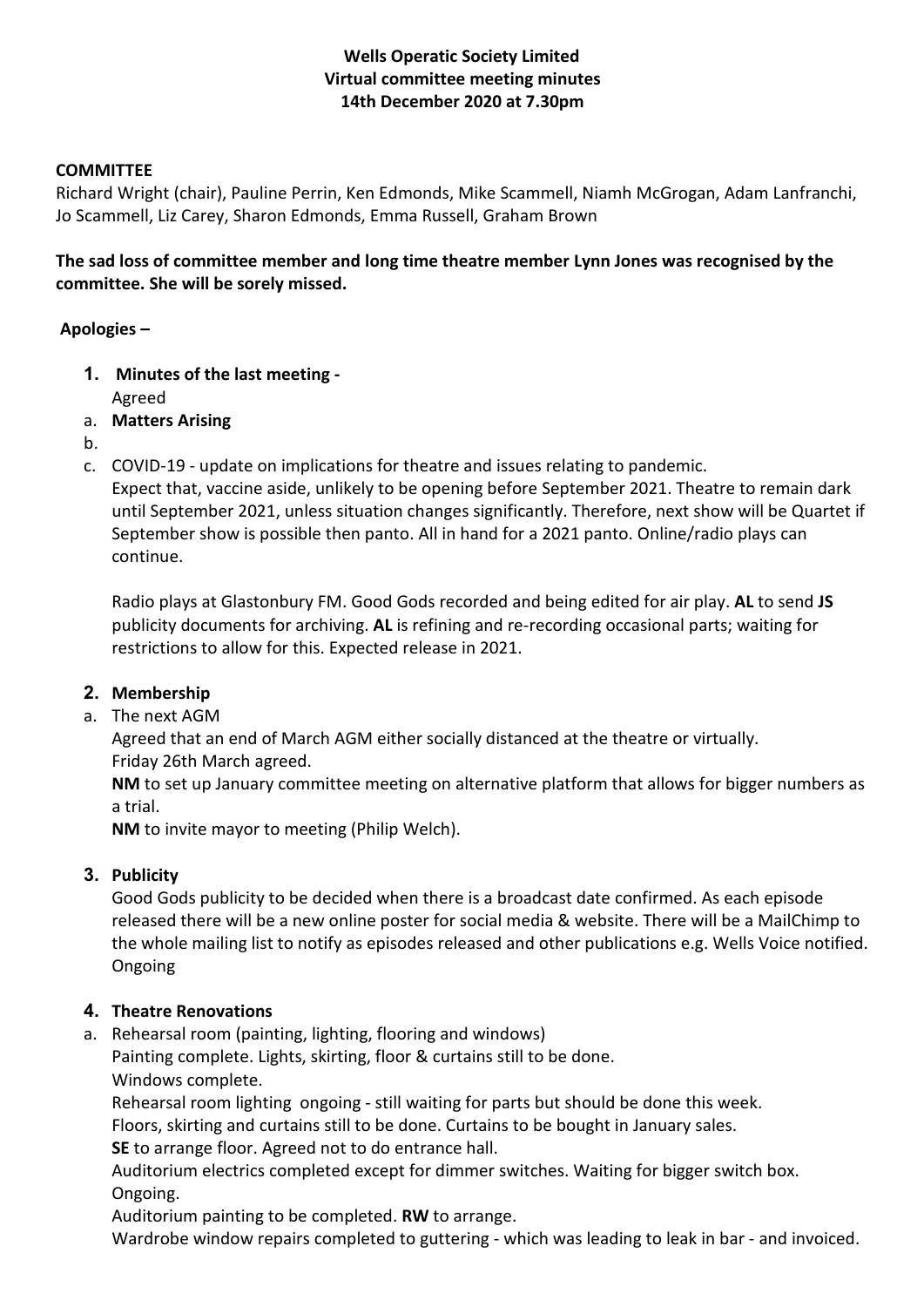Window frame in wardrobe rotting and will need to be looked at. Ongoing.

## **5. Any Other Business**

**LC** outside Autumn clear up needs to be organised. Agreed to wait until tree is bare and lockdown ends. Restrictions are ongoing and it's not too bad for now. Agree to review this when restrictions lift.

**PP** Vicky wants to set up a donate button on the website when panto goes up. Agreed that Nick can set this up.

**PP** membership fees. We have had delayed membership - agreed that January 2021 subs will not be taken for those members who paid in 2020. **PP** will send out mailchimp to members that subs will not be taken - they may get an email but the subs will be £0. Agreed that subs should restart for all members in September 2021 and run annually September-September.

**RW** to ask Sally Trayburn if she would be interested in assuming role of Patrons Secretary. If not, Zoe Heath could be approached and if both decline, contact the patrons and see if anyone would be interested in assuming the role.

## **6. Date of next meeting Monday 11th January 2021**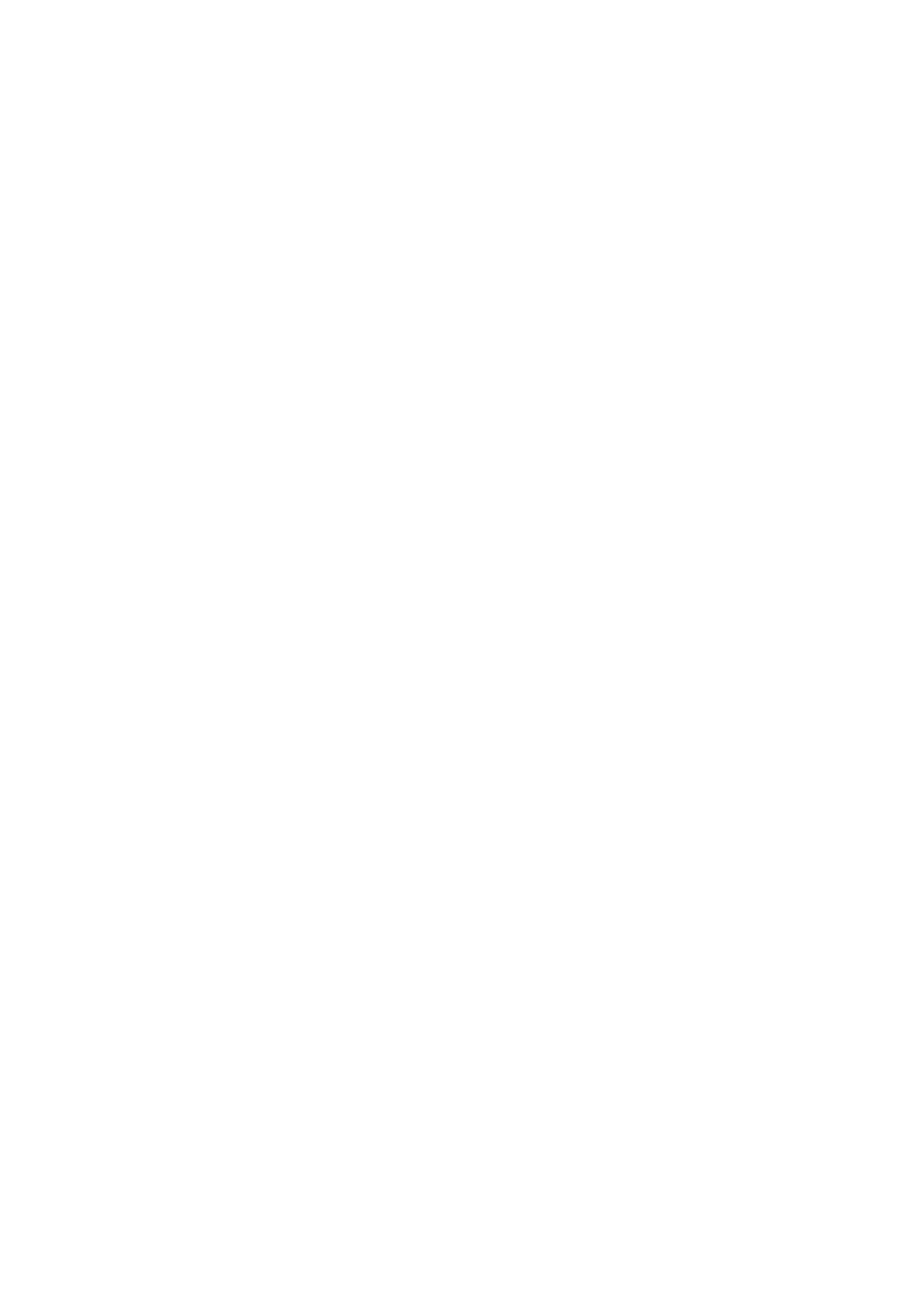## **Wells Operatic Society Limited Virtual committee meeting minutes 07th July 2020 at 7.30pm**

## **COMMITTEE**

Richard Wright (chair), Pauline Perrin, Ken Edmonds, Mike Scammell, Niamh McGrogan, Adam Lanfranchi, Lyn Jones, Jo Scammell, Liz Carey, Sharon Edmonds, Emma Russell, Graham Brown

#### **Apologies –**

**7. Minutes of the last meeting -** Agreed

## **8. Matters Arising -**

d. COVID-19 - update on implications for theatre and issues relating to pandemic Meeting will predominantly focus on this.

Discussed opening in 2020. Committee in agreement that distancing would be very difficult and not a viable option. Discussed going dark for 2020, restarting 2021 with the programme as was for 2020 and using the remainder of the year to decorate and address maintenance issues throughout building. Decided on latter option and theatre will be dark for the remainder of 2020. Agreed assessment of work needing done over the next few months will take place on 14/07/20.

- e. **AL** to take new headshots after AGM postponed until AGM can be rescheduled
- f. Theatre Handbook **RW**

Ongoing. RW has updated handbook; Recognised that handbook needs updated annually - **ER** to assume responsibility for this. There are a number of items where the input of others is needed:

- application for membership proforma: **PP** to give **RW** new version;
	- membership procedure: **RW** to share with PP to update;
- costume leaflet: completely out of date. **RW** to send to **LC** to update;
- diagram of passageway electric box: completely out of date. **RW** to send to **GB** to update;
- theatre plans: mostly accurate other than green door having been moved. **RW** to speak to Nick Barlow to determine if there are more up to date plans;
- updated list of committee members to go on the noticeboard in bar;

## g. The High Street Banner

Ongoing until there is any news from Wells City Council about the new wires. Review in 2020.

h. **KE** to contact Mark and arrange a maintenance walk round, including workshop insulation and check of support for pit beam.

To follow up:

- Rehearsal room floor needs replacing relatively urgently. **KE** to ask Mark for quote;
- Rehearsal room kitchen to be ripped out. **KE** to ask Mark for quote;
- Rehearsal room kitchen needs clearout in advance of above work. **LC** to complete at suitable time;
- There are covers where the old roof lights were down through the building. The covers are no longer fit for purpose and need replaced. **KE** asked for a quote from Mark Wall;
- The asphalt needs resilvering but not urgent yet;
- Corridor is looking worn and tired;
- Main roof will need retiling at some point, but running repairs will still do for now;
- Flat roof section over louvre doors needs investigating to check if any repairs imminent. Mark will investigate at some point.
- Mark to send quote for insulation over workshop.
- Should take pictures of wall between theatre and St Cuthbert's as evidence of any future issues. **AL** to take pictures and share copy with **NM**;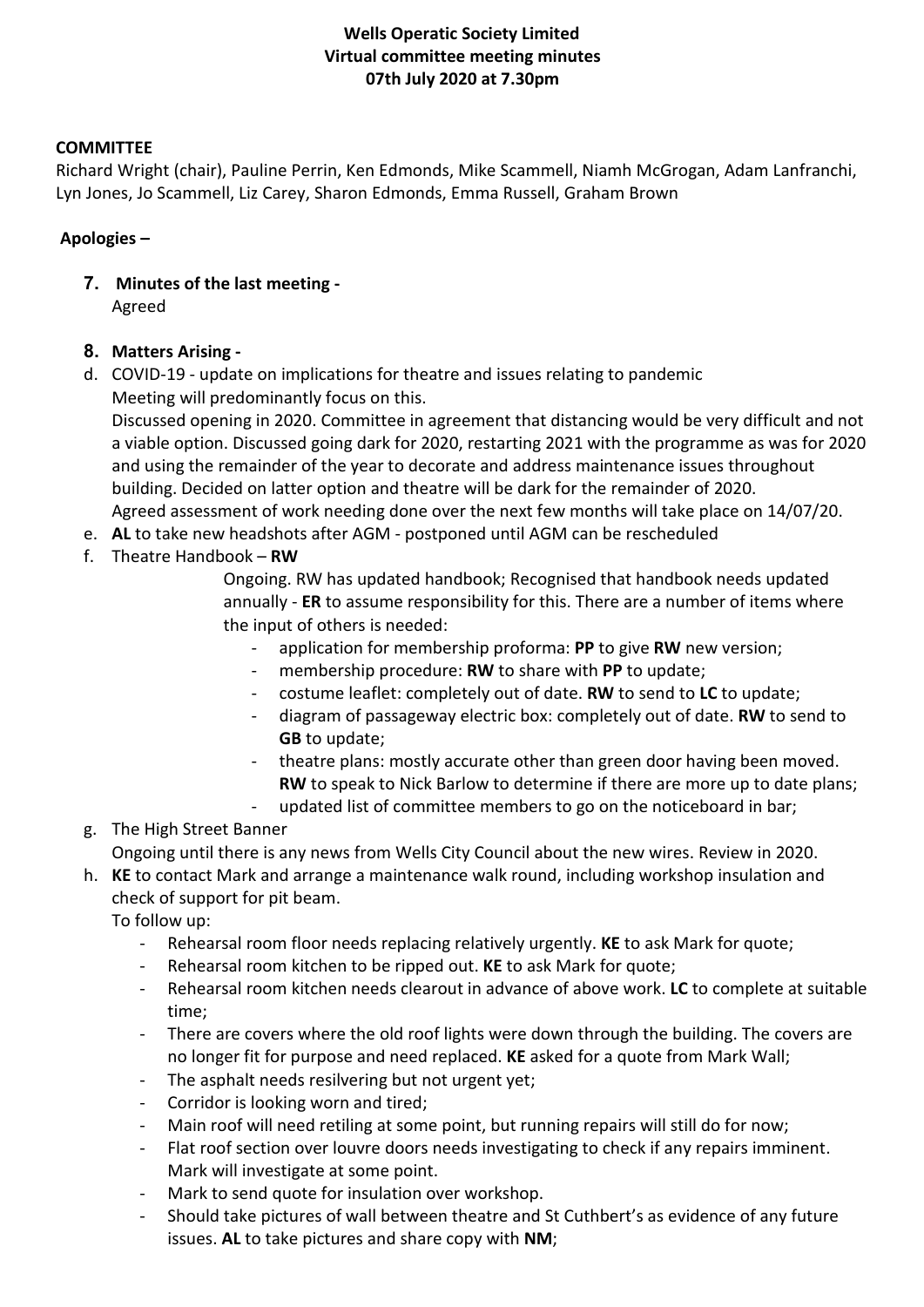Ongoing.

- i. Waste management for hirings reviewed and agreed. **ER** to buy two bins for box office and repurpose existing two for corridor and mark up 2 bins in workshop for recycling & non-recycling. New signage still applicable to change. Ongoing.
- j. Angelo Awards **NM** Ongoing

Greg (Somerset Man photographer) happy to photograph ceremony in return for ticket. **NM** to inform members in January of awards evening and ask for suggested award categories and look into badge medals and certificates. Categories to be lighthearted and fun. Finish ceremony with Roy Bevan. Tickets to be £12 per head. Done. *Best backstage homemade cake*

*Best wardrobe malfunction Chris Briton ad lib award for the most consistent ad libber Royal Destroyer of props and/or costumes* All other suggestions to Niamh.

Suggestions sent through and agreed that suggestions time frame would stay open until April committee meeting. Agreed that shows to include would be those in calendar year 2019. Full list of categories and nominations to be included for next committee meeting. Ongoing until event can be rescheduled.

- k. Radio plays at Glastonbury FM. **KE** & **AL** update. Read through next Monday **KE** may not be able to attend as now stepping up for Quartet. Ongoing.
- l. **GB** to talk to Angelo about new TV for upstairs dressing room. Ongoing.
- m. **RW** retiring next year so stepping down as chairperson. **NM** to become licensee. Ongoing.
- n. **GB** offstage lighting may need replacing and needs investigated. **GB** to explore with Chris Spray replacing all lighting with LEDs. Ongoing.
- o. Need theatre administrator for a range of duties, some of which **RW** does and which Gerald used to do, and need someone to volunteer to oversee these e.g. dealing with electrician, fire safety, heating programming, liaising with cleaners & Angelo, reading gas & electricity meters, general care of theatre, fire safety reviews etc. Suggested seeking a Theatre Administrator, ideally someone retired so they are available throughout the day. Committee to try and think of someone who could be approached to volunteer. **RW** & **PP** to compile description of duties/tasks that can be shared out across committee after AGM and/or seek volunteer Theatre Manager. Ongoing.

p. AGM organisation **NM PP** to get final list of members to NM before AGM **PP** to organise nibbles **SE** show report **NM** social report **PP** treasurer's report **NM** NODA awards - GB (AL) & Emma James (NM) - badges received **LJ** Patron's report Ongoing until AGM can be rescheduled

## **9. Correspondence**

**RW** Doreen would like to resign as child protection officer effective 20/03 (AGM). We need a replacement to organise chaperones etc. Need to put call out for CP officer. Agreed to ask Doreen for suggestions as to who would be a good replacement. Ongoing.

## **10.Treasurer's Report and Box Office**

**PP** Water bill has doubled - needs investigation. Must have a leak - need to monitor the water meter. **PP** will contact water service to find out where meter is and how best to check if there is a leak. Ongoing.

## **11.Membership**

a. Patrons leaflet. **LJ** Ongoing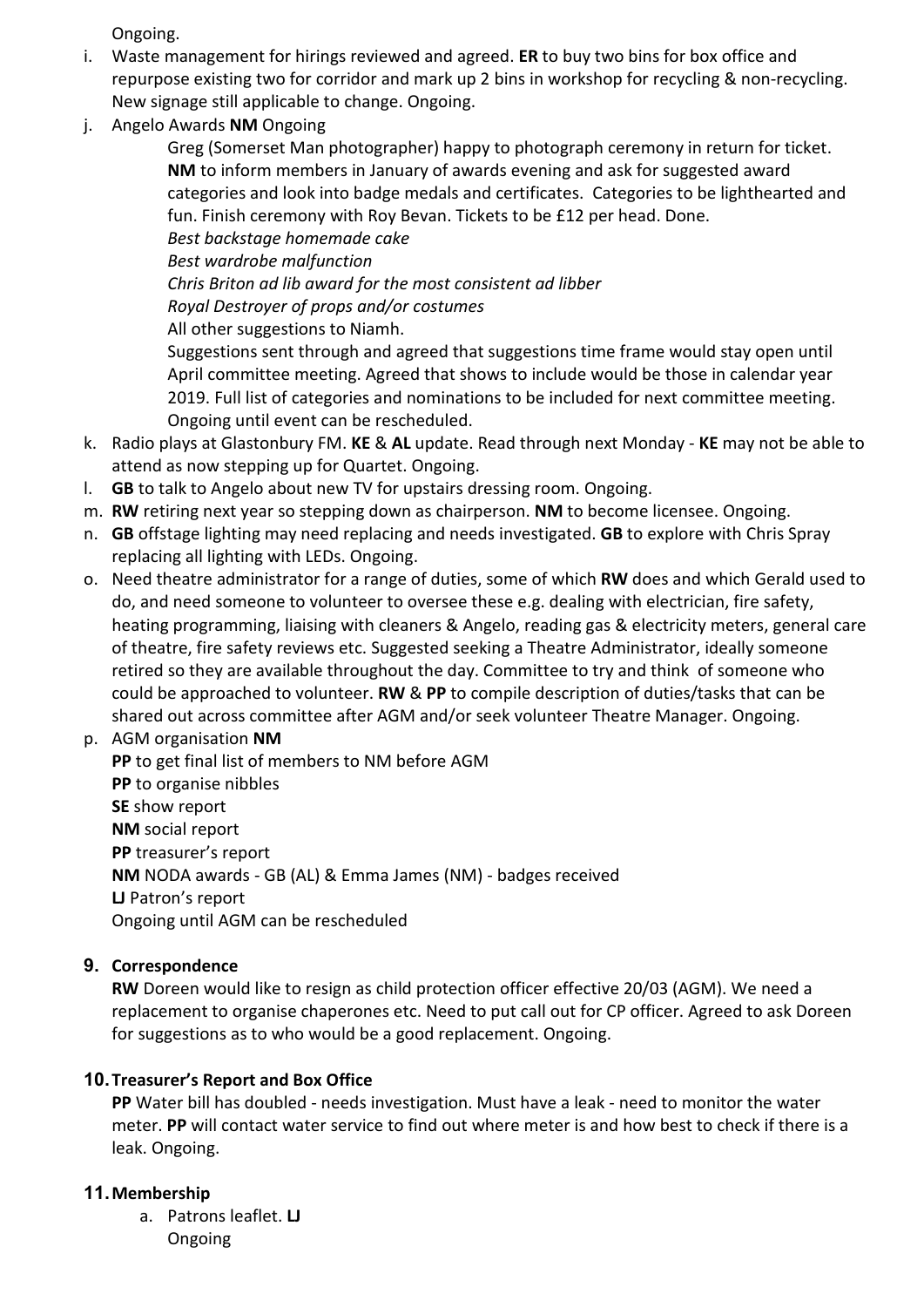b. Theatre News / What's On sheet and Wells Community Facebook page **SE** Ongoing

## **12.Publicity**

All in hand.

Marie Curie volunteers will be giving out Big Fish flyers for every daffodil pin sold in Wells in March. Didn't happen due to COVID-19. Will aim for 2021.

## **13.Theatre Renovations**

a. PAT testing **GB**

CD hasn't arrived; **GB** to chase. Firm is no longer trading.

**SE** UK Safety Management suggested for PAT testing. Agreed would prefer to do it inhouse.

GB to continue to investigate. Ongoing.

- b. New sign for billboards. Ongoing. **RW** to share details to date with **MS** for further investigation. Ongoing.
- c. Tree yellow line edge. Sign received and has gone up. Rocks/boulders to be used instead of lines; **AL** to look into sourcing boulders/posts. **AL** quote agreed - five concrete posts and necessary equipment to install. Angelo helping. We may need to use bigger equipment which may affect cost but will know when get started as will have to wait for weather to settle. Ongoing.
- d. Heating System
	- No issues during Wind in the Willows. Ongoing until the weather gets very cold. Issues with heating during Quartet. Ongoing monitoring to take place.
- e. Backstage video replay & monitors etc all need updated. Charlie & Angelo sorting. Ongoing.
- f. Neil Bishop has begun trench to carry electrical supply to wall for new signage. Will leave trucking for cables behind paint cupboard to be finished another time.

## **14.Productions/Hire**

- a. **Hires on hold until 2021.** See Bar Calendar for details. The person responsible is in bold
	- i. Small Steps x 2 **SE**
	- ii. Cosmo group **SE**
	- iii. Sustainable Wells **SB**
	- iv. Cosmology group **SE**
- **March 25th-28th 2020 Quartet** by Ronald Harwood

Director - **Jackie Watts**, Producer **– Ken Edmonds**, SM – **Charlie Watkins**, Lighting – **Graham Brown**, Sound – **Rick Fitzsimmons**, Costumes - **?**, Prompt – **Freda Brown**, Props – **Pat Watkins**, Make up – **?**, Budget – **agreed**, Publicity - **KE**, Photos and programme – **KE,** Ticket Price – **£12 & £10**, Rehearsal schedule –**agreed,** FoH manager – **Sally Trayhurn (TBC). Tickets go live on Wednesday February 26th.**

● **May 4th-9th 2020** – **Big Fish by** John August/Andrew Lippa

Director – **Niamh McGrogan**, Producer **– Doreen Grant**, MD – **Sheila Ross,** Choreography – **Julie & Elisha Webster**, SM – **Mike Scammel & Sarah Galton,** Set Designer – **Niamh McGrogan**, Lighting – **Graham Brown**, Sound – **Rick Fitsimmons**, Visual media (projection) - **Ben Lynch**, Costumes – **Bobby Bass & Tess Banham**, Prompt – **Freda Brown**, Props – **Jo Scammell with help sourcing from Vicky Orman**, Make up – **Helen Makin**, Budget – **agreed**, Publicity - **KE; NM liaising with Marie Curie,** Ticket Price – **£13 & £10**, Rehearsal schedule – **agreed,** FoH manager – **Sally Trayhurn. Tickets go live 16th March (online), box office open 21st March**

- **June 03rd - Far from the Maddening Crowd -** Bristol Old Vic Theatre
- **Sept 15th - 19th 2020 – And Then There Were None** by Agatha Christie Director - **AL,** Dialect coach - **Lois Harbison**, Producer - **GB,** SM – **ER,** Set Designer – **AL, ER**, Lighting - **GB** and **?**, Sound - **Adrian Mitchell**, Costumes - **Louise Sansam**, Prompt - **Doreen Grant**, Props -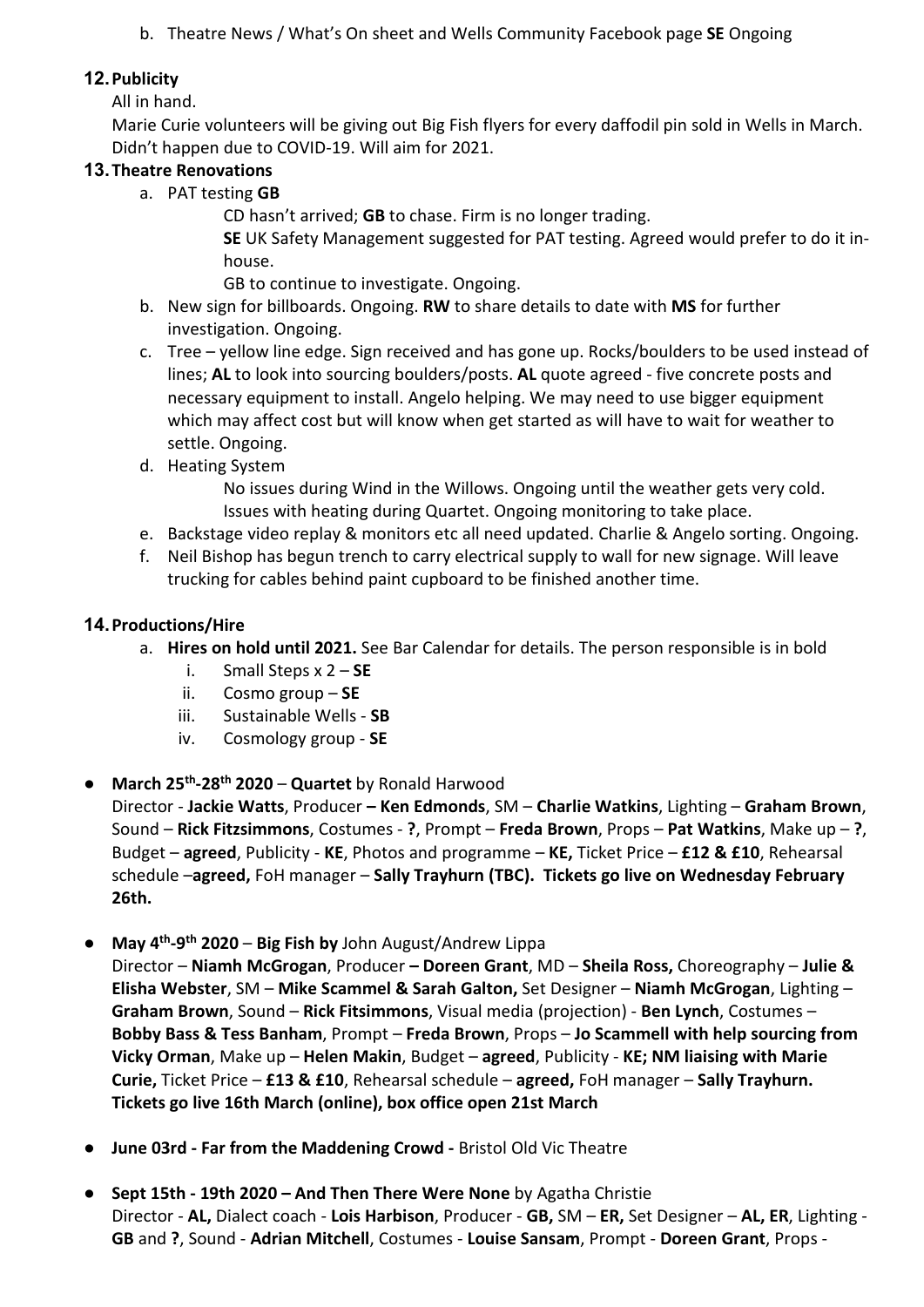**Lesley & Jo**, Make up - **Helen Makin**, Budget - **agreed**, Publicity - **KE**, Photos - **Greg Trezise**, Programme - **AL**, Ticket price - **£12 & £10**, Rehearsal schedule - **agreed**, FoH manager - **Sally Trayhurn**, **Tickets go live on?**

## ● **Dec 12th - 19th 2020 – Cinderella** by Vicky Orman

Director - **KE**, Producer - **Vicky Orman,** SM – **Charlie Watkins** Set Designer – **??,** Lighting - **Graham Brown,** Sound - **??**, Costumes - **??**, Prompt - **Freda Brown,** Props - **??**, Make up - **??**, Budget - **tba**, Publicity - **??**, Photos - **??**, Programme - **??**, Ticket price - **??**, Rehearsal schedule - **??**, FoH manager - **??**, **Tickets go live on?**

- **March 2021 SE** has found 'Blood on the Canvas' a one act play (title to follow) with two female characters and can either look for another or find another director to share duties with?
- **May 4th-9th 2021 – 9 to 5 Music and Lyrics by Dolly Parton** Director – **Niamh McGrogan**, Producer **– Doreen Grant**, MD – **Sheila Ross,** Choreography – **Eden Simpson**, SM – **Sarah Galton,** Set Designer – **?**, Lighting – **Graham Brown**, Sound – **?**, Costumes – **Louise Sansam**, Prompt – **Freda Brown**, Props – **?**, Make up – **?**, Budget – **tba**, Publicity - **?**, Ticket Price – **tba**, Rehearsal schedule – **tba,** FoH manager – **Sally Trayhurn. Tickets go live on?**
- **September 2021 - The Tempest by William Shakespeare** Director **- Jon Sansam,** Producer - **?,** SM – **?,** Set Designer – **?,** Lighting - **?,** Sound - **?**, Costumes - **?**, Prompt - **?**, Props - **?**, Make up - **?**, Budget - **tba**, Publicity - **?**, Photos - **?**, Programme - **?**, Ticket price - **?**, Rehearsal schedule - **?**, FoH manager - **?**, **Tickets go live on?**
- **May 2022 -** AL would like to put on **Sweeney Todd**. Would like to reserve until Christmas 2020. WIll need to confirm closer to the time but will give plenty of notice if not able to do it. Agreed. Director – **Adam Lanfranchi**, Assistant director - **?**, Producer **– ?**, MD – **Russell Collins,** Choreography – **Eden Simpson**, SM – **?,** Set Designer – **?**, Lighting – **?**, Sound – **?**, Costumes – **?**, Prompt – **?**, Props – **?**, Make up – **?**, Budget – **tba**, Publicity - **?**, Ticket Price – **tba**, Rehearsal schedule – **tba,** FoH manager – **?. Tickets go live on?**
- **September 2022 -** Nick Barlow would like to direct **Avenue Q.** Tentatively accepted. Director – **Nick Barlow**, Assistant director - **Tom Creswick**, Producer **– ?**, MD – **?,** Choreography – **?**, SM – **?,** Set Designer – **?**, Lighting – **?**, Sound – **?**, Costumes – **?**, Prompt – **?**, Props – **?**, Make up – **?**, Budget – **tba**, Publicity - **?**, Ticket Price – **tba**, Rehearsal schedule – **tba,** FoH manager – **?. Tickets go live on?**

Strode theatre may be doing Avenue Q November 2021. If this turns out to be the case, agreed it may be too close for us to do it the following September. Agreed to bear this in mind and decide once finalised.

## **15.Training**

Ongoing

**16. Show Reviews**

## **17.Any Other Business**

## **18.Date of next meeting**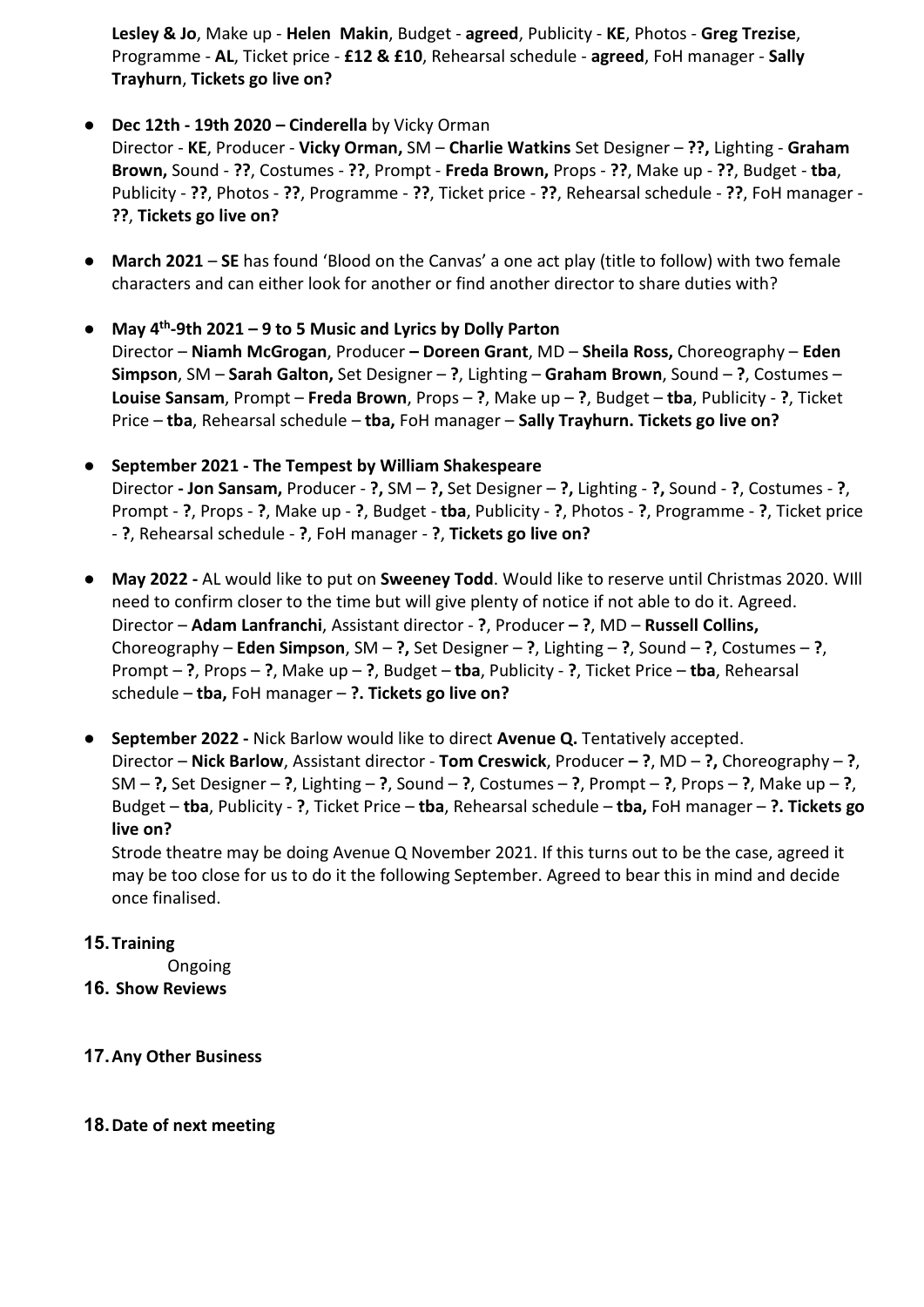## **Wells Operatic Society Limited Committee meeting minutes 17th February 2020 at 7.30pm**

#### **COMMITTEE**

Richard Wright (chair), Pauline Perrin, Ken Edmonds, Mike Scammell, Niamh McGrogan, Adam Lanfranchi, Lyn Jones, Jo Scammell, Liz Carey, Sharon Edmonds, Emma Russell, Graham Brown

## **Apologies –**

# **19. Minutes of the last meeting -**

Agreed

- Quartet - what action to take in light of recent cast illness **RW, KE, Jacki Watts**

Jacki updated on Simon's condition. He has been given a diagnosis and is due an operation; he is still waiting for this and could be called any time in the next 2-3 weeks. He doesn't sound well and it has been decided that he isn't well enough to perform. Rescheduling to the end of March was an option had he had the operation over the weekend. Fortunately we have not begun to sell tickets. A May postponement doesn't work for the cast/crew, and Simon has been cast in a show in June/July and overlaps with Glastonbury. The only other option is to have someone else play the part and postpone to the end of March which would give a further 14 rehearsals which is the number of rehearsals to date. There has been one offer but has yet to be confirmed and Jacki doesn't know enough people to find a replacement. The alternative would be to postpone until next spring which would be such a shame for the other three cast members.

John Howden suggested for alternative casting; Lois suggested as potential contact for other actors.

NM concerns re timings between end March and Big Fish as gives reduced time for rehearsals on stage, on stage with set and ticket sales.

Decision made to go ahead w/b 23 March with **KE** stepping in to play the part. **PP** to check licencing permissions for date change. **NM** & Jacki to liaise re rehearsal schedules. Agreed that expense of publicising change would come from theatre rather than show budget. **KE** to liaise with Norman and tickets to go on sale Wednesday 26th February.

## **20.Matters Arising -**

- q. **AL** to take new headshots after AGM
- r. Theatre Handbook **RW**

Ongoing. RW has updated handbook; Recognised that handbook needs updated annually - **ER** to assume responsibility for this. There are a number of items where the input of others is needed:

- application for membership proforma: **PP** to give **RW** new version;
- membership procedure: **RW** to share with **PP** to update;
- costume leaflet: completely out of date. **RW** to send to **LC** to update;
- diagram of passageway electric box: completely out of date. **RW** to send to **GB** to update;
- theatre plans: mostly accurate other than green door having been moved. **RW** to speak to Nick Barlow to determine if there are more up to date plans;
- updated list of committee members to go on the noticeboard in bar;

s. The High Street Banner

Ongoing until there is any news from Wells City Council about the new wires. Review in 2020.

t. **KE** to contact Mark and arrange a maintenance walk round, including workshop insulation and check of support for pit beam.

To follow up:

- Rehearsal room floor needs replacing relatively urgently. **KE** to ask Mark for quote;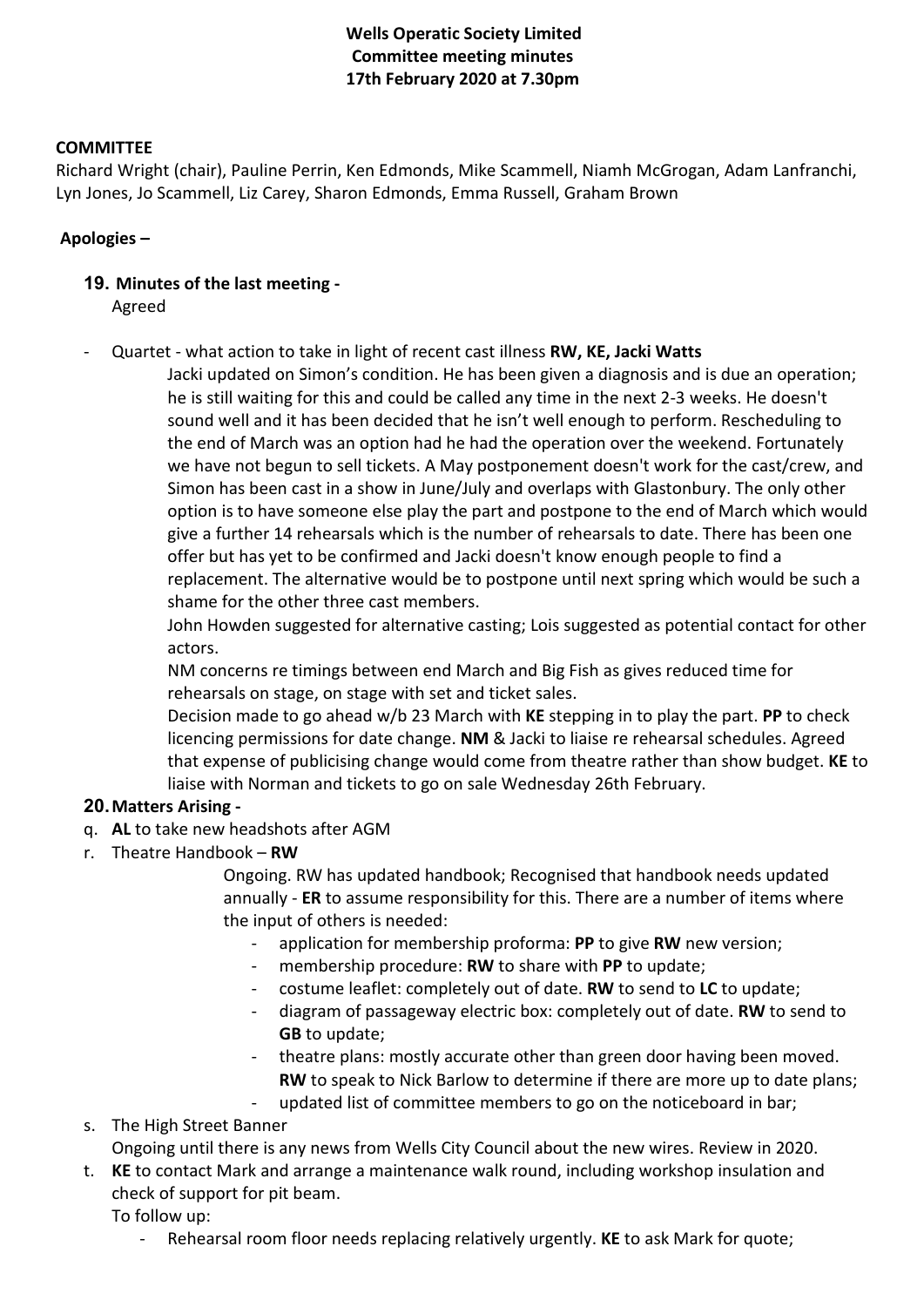- Rehearsal room kitchen to be ripped out. **KE** to ask Mark for quote;
- Rehearsal room kitchen needs clearout in advance of above work. **LC** to complete at suitable time;
- There are covers where the old roof lights were down through the building. The covers are no longer fit for purpose and need replaced. **KE** asked for a quote from Mark Wall;
- The asphalt needs resilvering but not urgent yet;
- Corridor is looking worn and tired;
- Main roof will need retiling at some point, but running repairs will still do for now;
- Flat roof section over louvre doors needs investigating to check if any repairs imminent. Mark will investigate at some point.
- Mark to send quote for insulation over workshop.
- Should take pictures of wall between theatre and St Cuthbert's as evidence of any future issues. **AL** to take pictures and share copy with **NM**;

## Ongoing.

- u. Agreed that Nick Barlow should be invoicing theatre for IT services. **AL** to liaise with Nick. Nick does not want to do this and would rather volunteer his services.
- v. Email from Chris Spray regarding Theatre Waste Management **RW** Agreed that waste management notices to be put up around theatre for **KE/SE** to print and laminate. Done. Waste management for hirings reviewed and agreed that **ER** will purchase new bins and label for

recycling: one each of paper and general waste bins in box office; one each of cans, plastic and paper/cardboard bins in rehearsal room. **PP** Veolia have said we can put out a mixed recycling bag out on a different day each week and then only have to set out two bins (recycling and nonrecycling) around the theatre. This will cost £2.50 per week. Agreed this is reasonable. **ER** to buy two bins for box office and repurpose existing two for corridor and mark up 2 bins in workshop for recycling & non-recycling. New signage still applicable to change.

w. Angelo Awards **NM** Ongoing

Greg (Somerset Man photographer) happy to photograph ceremony in return for ticket. **NM** to inform members in January of awards evening and ask for suggested award categories and look into badge medals and certificates. Categories to be lighthearted and fun. Finish ceremony with Roy Bevan. Tickets to be £12 per head. Done.

*Best backstage homemade cake*

*Best wardrobe malfunction*

*Chris Briton ad lib award for the most consistent ad libber*

*Royal Destroyer of props and/or costumes*

All other suggestions to Niamh.

Suggestions sent through and agreed that suggestions time frame would stay open until April committee meeting. Agreed that shows to include would be those in calendar year 2019. Full list of categories and nominations to be included for next committee meeting.

- x. Radio plays at Glastonbury FM. **KE** & **AL** update. Read through next Monday **KE** may not be able to attend as now stepping up for Quartet. Ongoing.
- y. **GB** to talk to Angelo about new TV for upstairs dressing room. Ongoing.
- z. **RW** retiring next year so stepping down as chairperson. Committee should be identifying replacement. Connected to this is that **RW** is the only licensee. Recommended we should have another. Agreed to identify two people to become licensees - **NM** in the first instance. **RW** to find out information and send to Niamh. Ongoing.
- aa. **GB** offstage lighting may need replacing and needs investigated. **GB** to explore with Chris Spray replacing all lighting with LEDs. Ongoing.
- bb. Need theatre administrator for a range of duties, some of which **RW** does and which Gerald used to do, and need someone to volunteer to oversee these e.g. dealing with electrician, fire safety, heating programming, liaising with cleaners & Angelo, reading gas & electricity meters, general care of theatre, fire safety reviews etc. Suggested seeking a Theatre Adminstrator, ideally someone retired so they are available throughout the day. Committee to try and think of someone who could be approached to volunteer. **RW** & **PP** to compile description of duties/tasks that can be shared out across committee after AGM and/or seek volunteer Theatre Manager. Ongoing.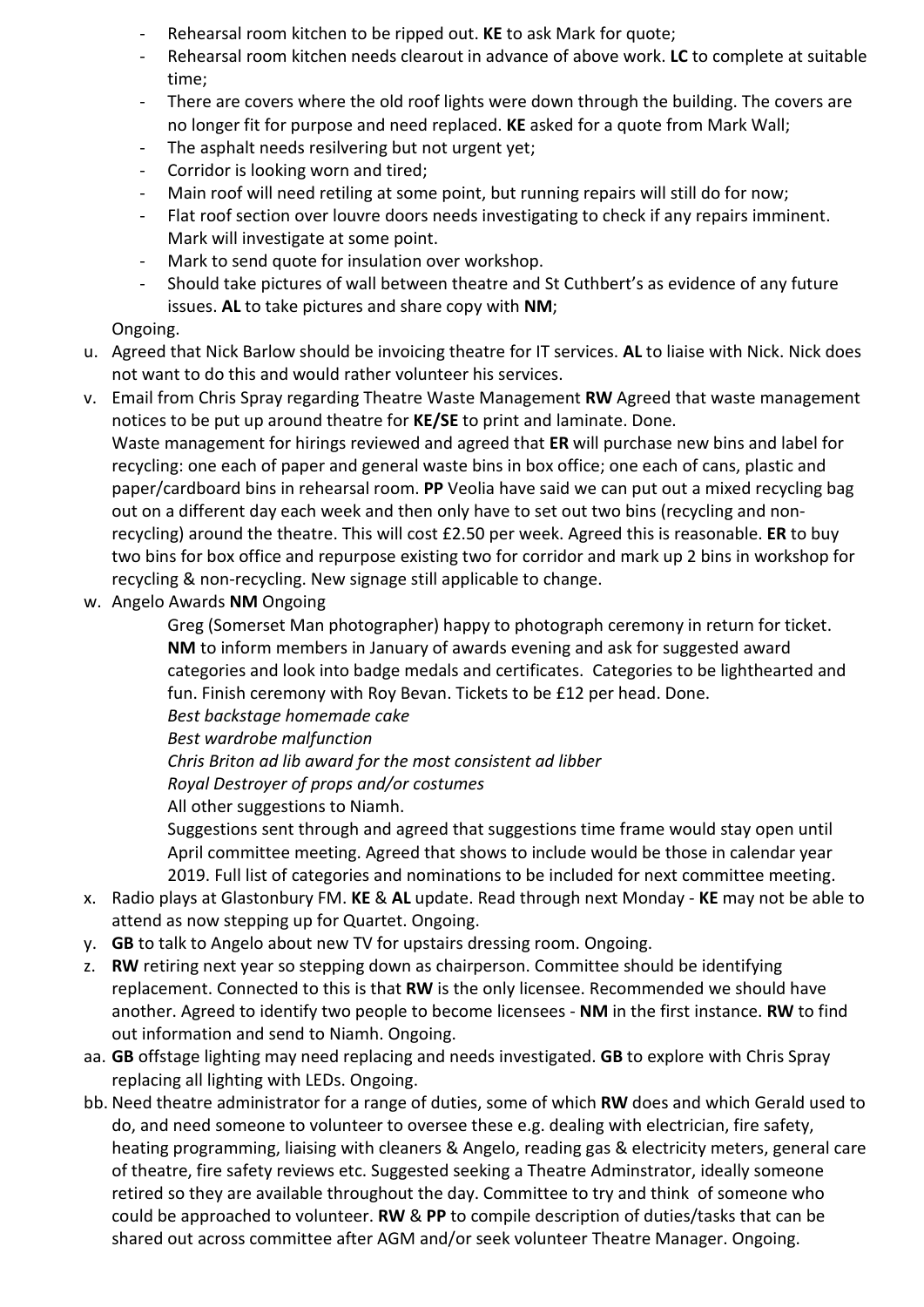cc. AGM organisation **NM**

**PP** to get final list of members to NM before AGM **PP** to organise nibbles **SE** show report **NM** social report **PP** treasurer's report **NM** NODA awards - GB (AL) & Emma James (NM) **LJ** Patron's report

## **21.Correspondence**

**SE** A Rory Meek wants to be involved in the theatre. Sarah Galton to email him. **RW** Doreen would like to resign as child protection officer effective 20/03 (AGM). We need a replacement to organise chaperones etc. Need to put call out for CP officer. Agreed to ask Doreen for suggestions as to who would be a good replacement.

**RW** Ann Beechy has been doing the archives and would like to also step down. JS thinks this could be added to props responsibilities. JS will assume responsibility of this.

## **22.Treasurer's Report and Box Office**

PP Everything is at the accountants. PP will see them soon and draw up a draft list of accounts. As far as can be seen, all is fine.

PP Water bill has doubled - needs investigation. Must have a leak - need to monitor the water meter. PP will contact water service to find out where meter is and how best to check if there is a leak.

RW quote for works as passed by planning officers - £606 + VAT (£726) for supply across car park from workshop and put in double socket by sign. Suggestion that it go along the wall from main intake in rehearsal discussed. Agreed to go for trench from workshop at cost quoted.

## **23.Membership**

- a. New members Four from Big Fish. Patrons renewed
- b. Patrons leaflet. **LJ** Ongoing
- c. Theatre News / What's On sheet and Wells Community Facebook page **SE**

## **24.Publicity**

All in hand.

Marie Curie volunteers will be giving out Big Fish flyers for every daffodil pin sold in Wells in March. **25.Theatre Renovations**

a. PAT testing **GB**

CD hasn't arrived; **GB** to chase. Firm is no longer trading.

**SE** UK Safety Management suggested for PAT testing. Agreed would prefer to do it inhouse.

GB to continue to investigate.

- b. New sign for billboards. Ongoing. **RW** to share details to date with **MS** for further investigation.
- c. Tree yellow line edge. Sign received and has gone up. Rocks/boulders to be used instead of lines; **AL** to look into sourcing boulders/posts. **AL** quote agreed - five concrete posts and necessary equipment to install. Angelo helping. We may need to use bigger equipment which may affect cost but will know when get started as will have to wait for weather to settle. Ongoing.
- d. Heating System

No issues during Wind in the Willows. Ongoing until the weather gets very cold. Issues with heating during Quartet. Ongoing monitoring to take place.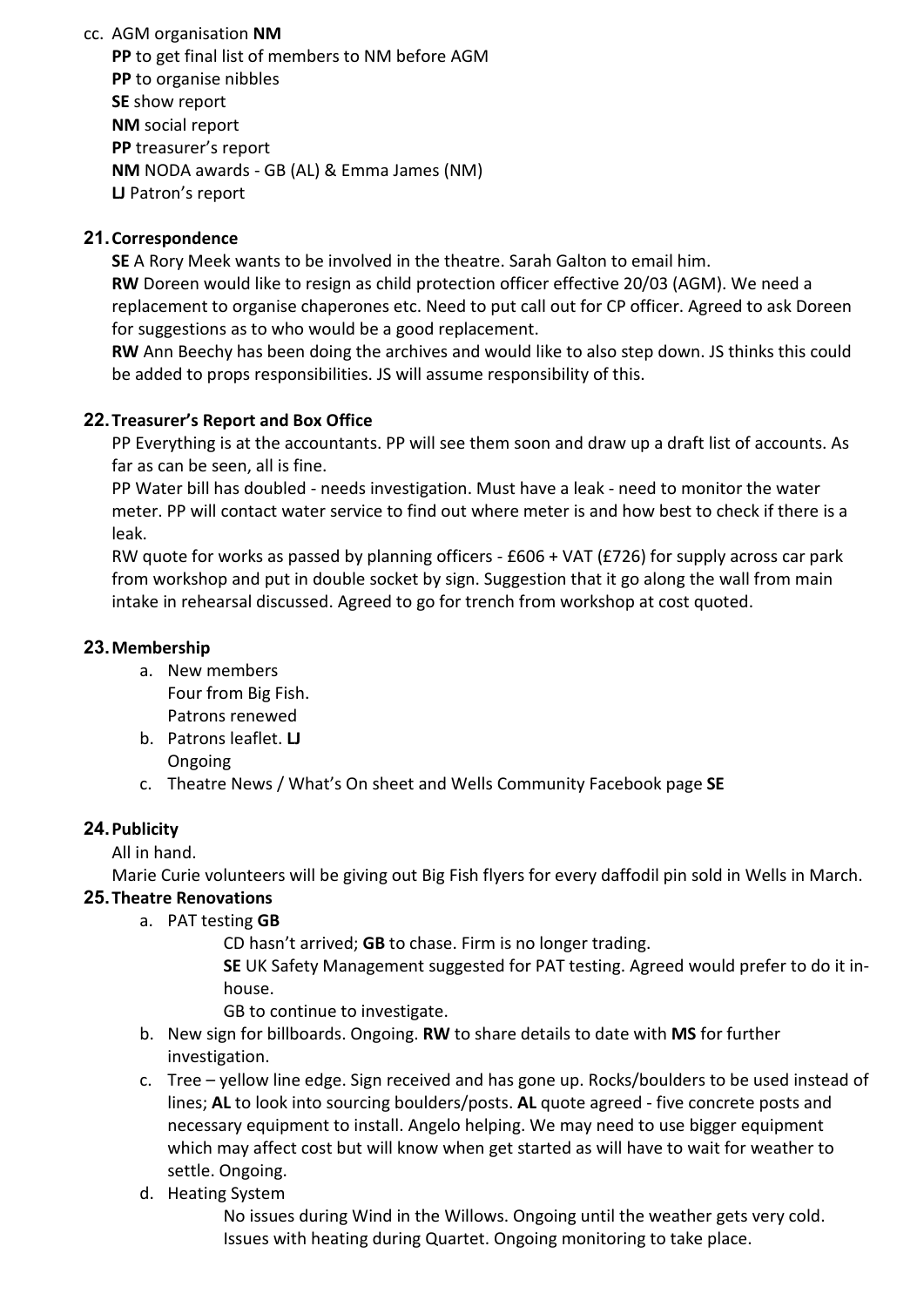e. Backstage video replay & monitors etc all need updated. Charlie & Angelo sorting. Ongoing.

## **26.Productions/Hire**

- a. **Hires in Feb & Mar 2020.** See Bar Calendar for details. The person responsible is in bold
	- i. Small Steps x 2 **SE**
	- ii. Cosmo group **SE**
	- iii. Sustainable Wells **SB**
	- iv. Cosmology group **SE**
- b. April Kaplin has requested a Thursday morning hire of rehearsal room. Theatre free and no clashes. Agreed. **SE** to organise key.
- **March 25th-28th 2020 Quartet** by Ronald Harwood

Director - **Jackie Watts**, Producer **– Ken Edmonds**, SM – **Charlie Watkins**, Lighting – **Graham Brown**, Sound – **Rick Fitzsimmons**, Costumes - **?**, Prompt – **Freda Brown**, Props – **Pat Watkins**, Make up – **?**, Budget – **agreed**, Publicity - **KE**, Photos and programme – **KE,** Ticket Price – **£12 & £10**, Rehearsal schedule –**agreed,** FoH manager – **Sally Trayhurn (TBC). Tickets go live on Wednesday February 26th.**

- **May 4th-9th 2020 Big Fish by** John August/Andrew Lippa Director – **Niamh McGrogan**, Producer **– Doreen Grant**, MD – **Sheila Ross,** Choreography – **Julie & Elisha Webster**, SM – **Mike Scammel & Sarah Galton,** Set Designer – **Niamh McGrogan**, Lighting – **Graham Brown**, Sound – **Rick Fitsimmons**, Visual media (projection) - **Ben Lynch**, Costumes – **Bobby Bass & Tess Banham**, Prompt – **Freda Brown**, Props – **Jo Scammell with help sourcing from Vicky Orman**, Make up – **Helen Makin**, Budget – **agreed**, Publicity - **KE; NM liaising with Marie Curie,** Ticket Price – **£13 & £10**, Rehearsal schedule – **agreed,** FoH manager – **Sally Trayhurn. Tickets go live 16th March (online), box office open 21st March**
- **June 03rd - Far from the Maddening Crowd -** Bristol Old Vic Theatre
- **Sept 15th - 19th 2020 – And Then There Were None** by Agatha Christie Director - **AL,** Dialect coach - **Lois Harbison**, Producer - **GB,** SM – **ER,** Set Designer – **AL, ER**, Lighting - **GB** and **?**, Sound - **Adrian Mitchell**, Costumes - **Louise Sansam**, Prompt - **Doreen Grant**, Props - **Lesley & Jo**, Make up - **Helen Makin**, Budget - **agreed**, Publicity - **KE**, Photos - **Greg Trezise**, Programme - **AL**, Ticket price - **£12 & £10**, Rehearsal schedule - **agreed**, FoH manager - **Sally Trayhurn**, **Tickets go live on?**
- **Dec 12th - 19th 2020 – Cinderella** by Vicky Orman Director - **KE**, Producer - **Vicky Orman,** SM – **Charlie Watkins** Set Designer – **??,** Lighting - **Graham Brown,** Sound - **??**, Costumes - **??**, Prompt - **Freda Brown,** Props - **??**, Make up - **??**, Budget - **tba**, Publicity - **??**, Photos - **??**, Programme - **??**, Ticket price - **??**, Rehearsal schedule - **??**, FoH manager - **??**, **Tickets go live on?**
- **March 2021 SE** has found 'Blood on the Canvas' a one act play (title to follow) with two female characters and can either look for another or find another director to share duties with?
- **May 4th-9th 2021 – 9 to 5 Music and Lyrics by Dolly Parton** Director – **Niamh McGrogan**, Producer **– Doreen Grant**, MD – **Sheila Ross,** Choreography – **Eden Simpson**, SM – **Sarah Galton,** Set Designer – **?**, Lighting – **Graham Brown**, Sound – **?**, Costumes – **Louise Sansam**, Prompt – **Freda Brown**, Props – **?**, Make up – **?**, Budget – **tba**, Publicity - **?**, Ticket Price – **tba**, Rehearsal schedule – **tba,** FoH manager – **Sally Trayhurn. Tickets go live on?**
- **September 2021 - The Tempest by William Shakespeare**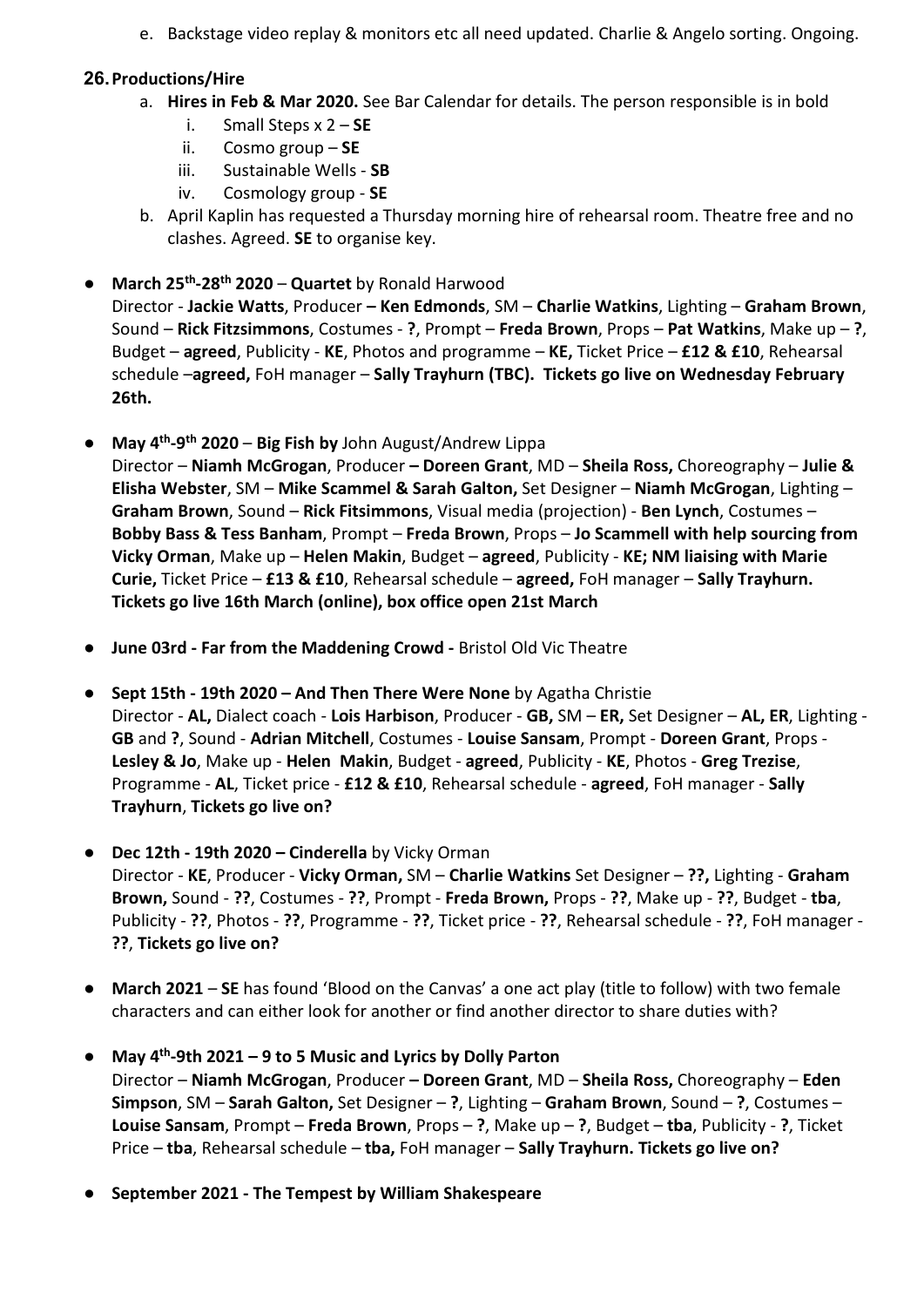Director **- Jon Sansam,** Producer - **?,** SM – **?,** Set Designer – **?,** Lighting - **?,** Sound - **?**, Costumes - **?**, Prompt - **?**, Props - **?**, Make up - **?**, Budget - **tba**, Publicity - **?**, Photos - **?**, Programme - **?**, Ticket price - **?**, Rehearsal schedule - **?**, FoH manager - **?**, **Tickets go live on?**

- **May 2022 -** AL would like to put on **Sweeney Todd**. Would like to reserve until Christmas 2020. WIll need to confirm closer to the time but will give plenty of notice if not able to do it. Agreed. Director – **Adam Lanfranchi**, Assistant director - **?**, Producer **– ?**, MD – **Russell Collins,** Choreography – **Eden Simpson**, SM – **?,** Set Designer – **?**, Lighting – **?**, Sound – **?**, Costumes – **?**, Prompt – **?**, Props – **?**, Make up – **?**, Budget – **tba**, Publicity - **?**, Ticket Price – **tba**, Rehearsal schedule – **tba,** FoH manager – **?. Tickets go live on?**
- **September 2022 -** Nick Barlow would like to direct **Avenue Q.** Tentatively accepted. Director – **Nick Barlow**, Assistant director - **Tom Creswick**, Producer **– ?**, MD – **?,** Choreography – **?**, SM – **?,** Set Designer – **?**, Lighting – **?**, Sound – **?**, Costumes – **?**, Prompt – **?**, Props – **?**, Make up – **?**, Budget – **tba**, Publicity - **?**, Ticket Price – **tba**, Rehearsal schedule – **tba,** FoH manager – **?. Tickets go live on?**

Strode theatre may be doing Avenue Q November 2021. If this turns out to be the case, agreed it may be too close for us to do it the following September. Agreed to bear this in mind and decide once finalised.

## **27.Training**

Ongoing

#### **28. Show Reviews**

**LJ** La Boheme & Traviata. Absolutely spectacular. Absolutely beautiful. Had arcades coming on sideways then turned at right angles and saw down shopping arcade. Very clever. **MS/JS** Pirates of the Panto at Wookey. Very good and very funny.

**NM/LC/SE** Hairspray at the Blue School. Superb. Incredible talent at the school. RW Snow WHite at Tobacco Factory. Supposed to be a kids show but absolutely brilliant. Five handers where everyone can sing, dance, play multiple instruments etc. Stagecraft was excellent. Had 5 dwarves but running gag of counting 2 twice.

## **29.Any Other Business**

**NM** wardrobe needs sorting. Could do shout out so not just 1/2 people doing it.

#### **30.Date of next meeting**

AGM Friday March 20th Monday 20th April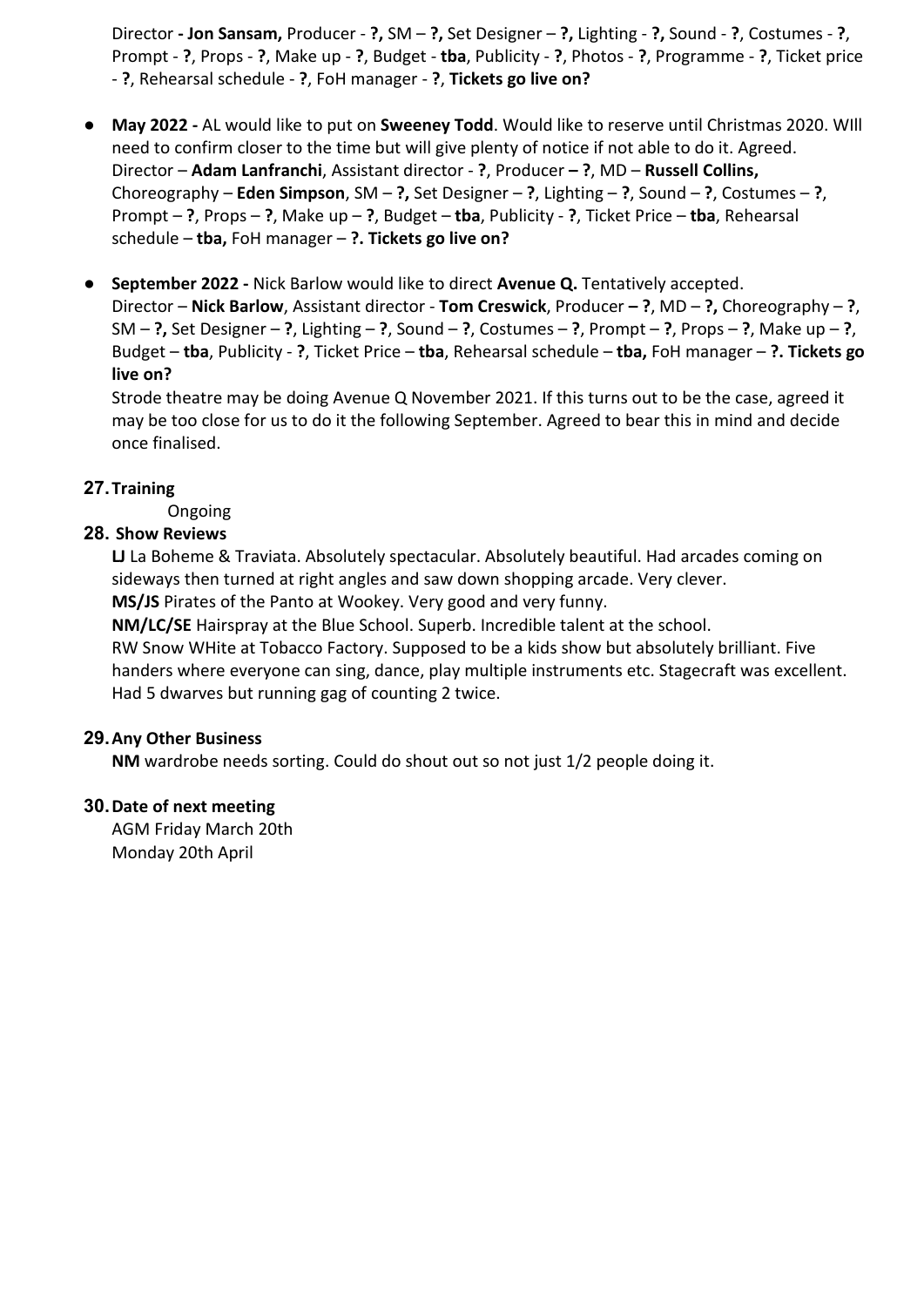## **Wells Operatic Society Limited Committee meeting minutes 07th January 2020 at 7.30pm**

#### **COMMITTEE**

Richard Wright (chair), Pauline Perrin, Ken Edmonds, Mike Scammell, Niamh McGrogan, Adam Lanfranchi, Lyn Jones, Jo Scammell, Liz Carey, Sharon Edmonds, Emma Russell, Graham Brown

**Apologies –** Lyn Jones

**31. Minutes of the last meeting -** agreed

#### **32.Matters Arising**

dd. **PP**, **MS**, **KE**, **LJ**, **JS**, **ER** to send head shots to Adam for website. **AL** to take new headshots after AGM ee. Theatre Handbook – **RW**

> Ongoing. RW requested to take the handbook for an extended period of time to develop it. Agreed.

RW has updated handbook; Recognised that handbook needs updated annually - **ER**  to assume responsibility for this. There are a number of items where the input of others is needed:

- application for membership proforma: **PP** to give **RW** new version;
- membership procedure: RW to share with PP to update;
- photographic props list is on data CD: agreed to remove;
- audition guidelines: will change to recommend impartial member of audition panel for all shows;
- stage manager guidelines included and agreed to keep;
- smoking literature: agreed to be removed;
- costume leaflet: completely out of date. **RW** to send to **LC** to update;
- diagram of passageway electric box: completely out of date. **RW** to send to **GB** to update;
- NODA rules & bylaws: agreed to remove and replace with note that members of society are also members of NODA and are expected to adhere to their rules & bylaws;
- example of hiring contract: **SE** to send updated version to **RW** to put into handbook;
- closing the building schedule: agreed to keep;
- theatre plans: mostly accurate other than green door having been moved. **RW** to speak to Nick Barlow to determine if there are more up to date plans;
- fire routine guide: agreed to remove and add in new fire policy;
- Somerset drama policy: agreed to remove;
- list of bar supervisors: out of date. **RW** to update from list behind bar;
- old insurance policy and food hygiene certificate: out of date. Agreed that is sufficient that insurance is displayed;
- updated list of committee members to go on the noticeboard in bar;
- child protection policy: agreed to be added.
- ff. The High Street Banner

Ongoing until there is any news from Wells City Council about the new wires. Review in 2020.

gg. **KE** to contact Mark and arrange a maintenance walk round, including workshop insulation and check of support for pit beam.

To follow up:

- Rehearsal room floor needs replacing relatively urgently. **KE** to ask Mark for quote;
- Rehearsal room kitchen to be ripped out. **KE** to ask Mark for quote;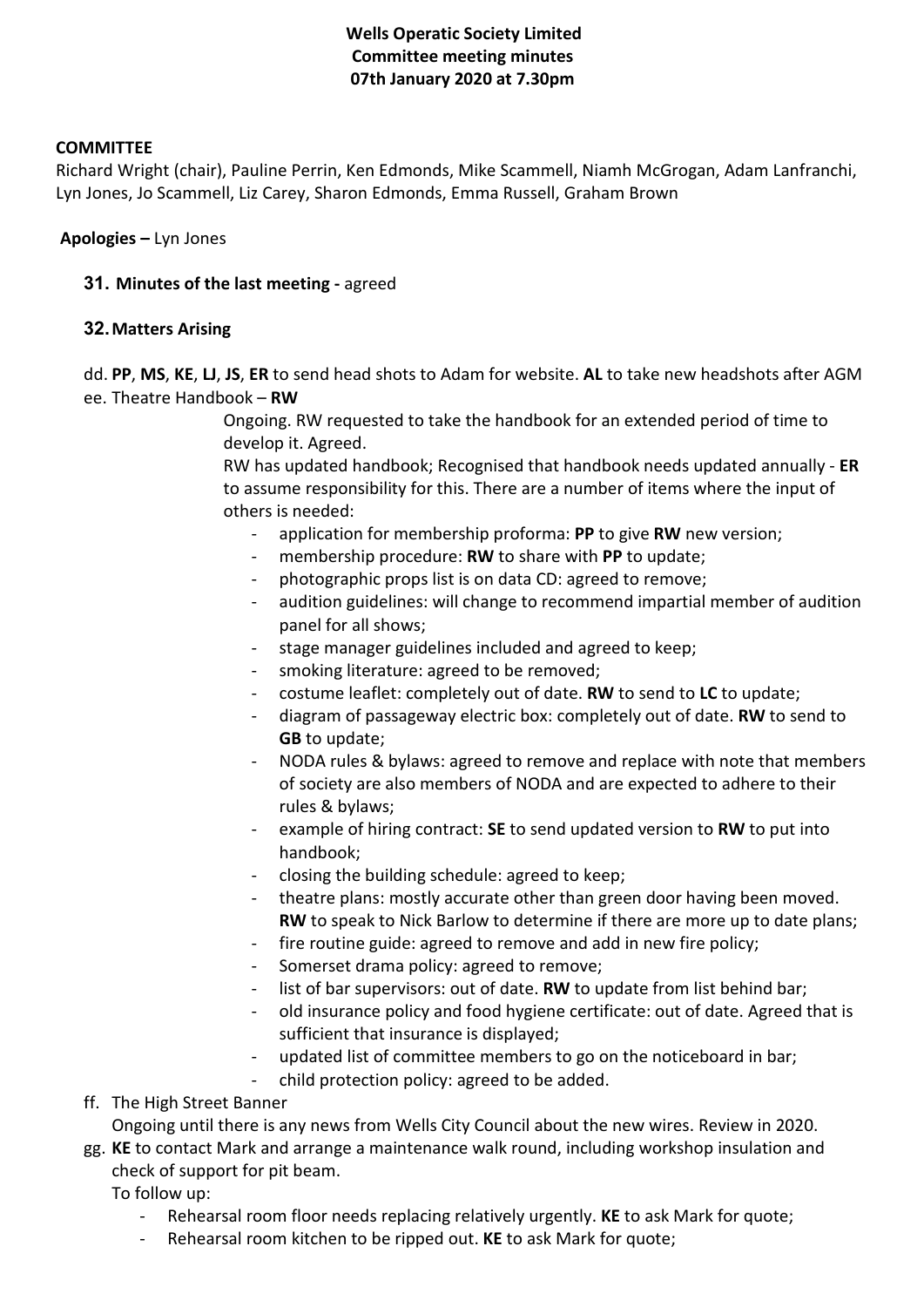- Rehearsal room kitchen needs clearout in advance of above work. **LC** to complete at suitable time;
- There are covers where the old roof lights were down through the building. The covers are no longer fit for purpose and need replaced. **KE** asked for a quote from Mark Wall;
- The asphalt needs resilvering but not urgent yet;
- Corridor is looking worn and tired;
- Should take pictures of wall between theatre and St Cuthbert's as evidence of any future issues. **AL** to take pictures and share copy with **NM**;
- Main roof will need retiling at some point, but running repairs will still do for now;
- Flat roof section over louvre doors needs investigating to check if any repairs imminent. Mark will investigate at some point.
- Mark to send quote for insulation over workshop.

Ongoing.

- hh. **PP** play readings: Lois waiting for suitable time to set up then will email round and set first date. Ongoing.
- ii. **MS** & **JHS** to look into getting cream chair covers dyed. Not possible.

One chair needs repair and can't find anyone to recolour. Agreed are too cumbersome to store and are not needed in theatre. Agreed to dispose - **MS/JS** to ask Angelo if he wants them and, if not, take to skip.

jj. Agreed that Nick Barlow should be invoicing theatre for IT services. **AL** to liaise with Nick.

## **33.Correspondence**

BOVTS 03rd June *Far from the Maddening Crowd*. Done. **RW** to send publicity materials to **KE** for upcoming programmes.

Email from Chris Spray regarding Theatre Waste Management **RW** Agreed that waste management notices to be put up around theatre for **KE/SE** to print and laminate. Waste management for hirings reviewed and agreed that **ER** will purchase new bins and label for recycling: one each of paper and general waste bins in box office; one each of cans, plastic and paper/cardboard bins in rehearsal room.

## **34.Treasurer's Report and Box Office**

Agreed to pay Angelos' travel expenses; **PP** to give cheque.

Wind in the Willows - £6,000 surplus (on par with panto). Programme and sweet sales higher than typical for seasonal show.

Box office:

May need more staff to manage shows. Need to consider how to support him as and when needed. Box office staff need training.

Wheelchair seats: no system in place to identify when wheelchair seats are being used and who will remove the seats. Agree that stage managers are to check the day before if wheelchair seats have been sold and remove seats as needed. Producers to ensure SMs are aware of this. **RW** to add to handbook. **AL** to liaise with Nick to see if system can generate automatic email when wheelchair seats sold or if the plan can show a different colour or label to indicate that seats have been sold for wheelchair space.

## **35.Membership**

- a. New members
	- Janet Chaplin (Quartet) agreed.

Sam Elsby attended Quartet read through and wants to be a member. **PP** to liaise with Jacki to see if part of backstage crew for Quartet and, if not, to recommend he join when part of a show.

- b. Patrons leaflet. **LJ** Ongoing
- c. Theatre News / What's On sheet and Wells Community Facebook page **SE**
- d. Angelo Awards **NM** Ongoing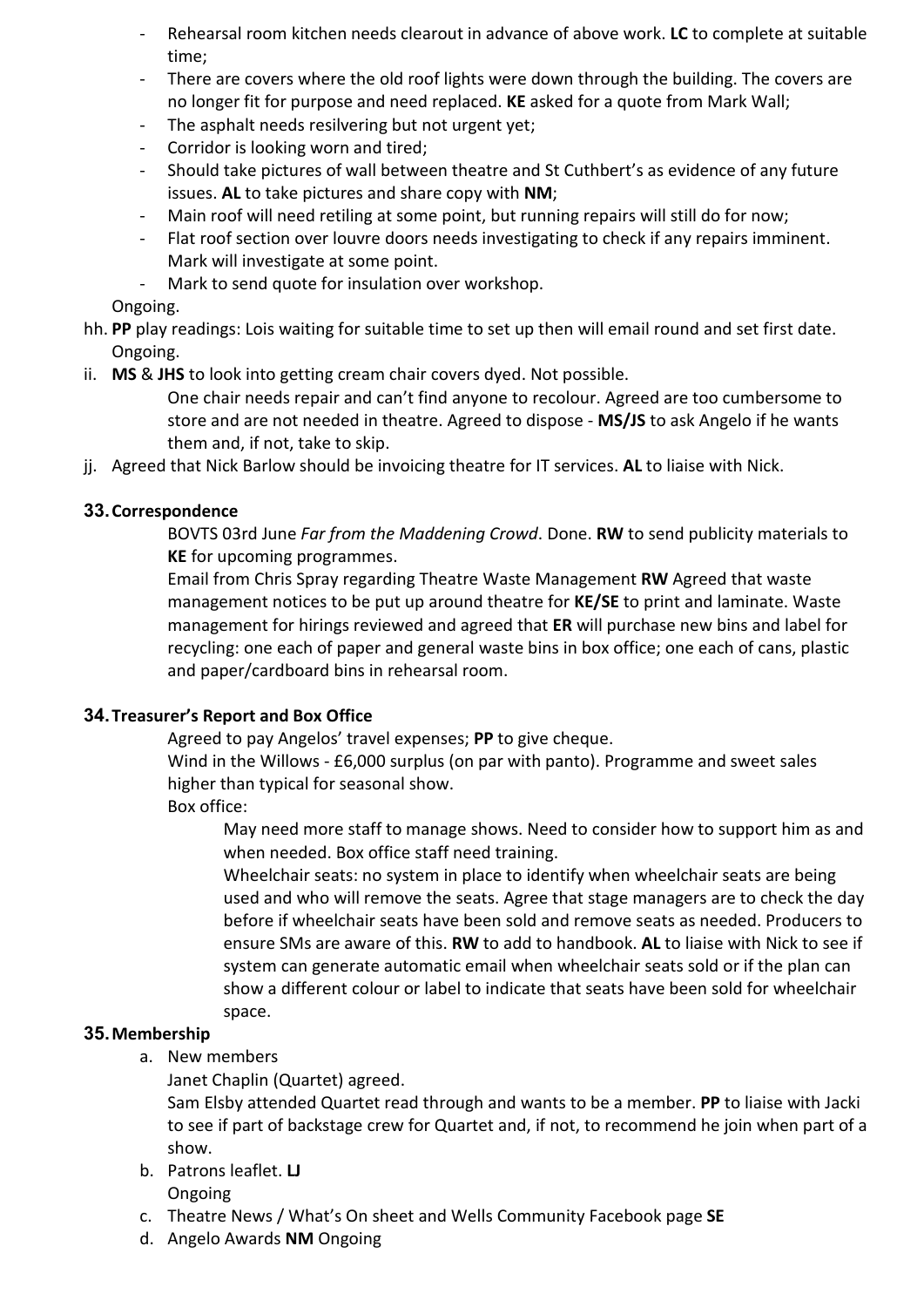Greg (Somerset Man photographer) happy to photograph ceremony in return for ticket.

**GB** & **ER** to look into costing of 3D printing of awards. Too expensive.

**NM** to cost buffet meal at Wells Golf Club. Done. Buffet 2 agreed.

**NM** to inform members in January of awards evening and ask for suggested award categories and look into badge medals and certificates. Categories to be lighthearted and fun. Finish ceremony with Roy Bevan. Tickets to be £12 per head.

*Best backstage homemade cake*

*Best wardrobe malfunction*

*Chris Briton ad lib award for the most consistent ad libber Royal Destroyer of props and/or costumes* All other suggestions to Niamh.

## **36.Publicity**

All in hand.

## **37.Theatre Renovations**

a. PAT testing **GB**

CD hasn't arrived; **GB** to chase. Ongoing.

b. New sign for billboards. Simon Hegarty of Encore Electrics in Somerton. Is continuing with design and asked for permission before spending money on materials

Quote received. Agreed that is prohibitively expensive. **RW** to ask Neil Bishop to quote for electricity supply from workshop to wall sign as point of comparison. Agreed to start with wall sign and then review porch sign. Two quotes have been requested and are to follow. Ongoing.

- c. Tree yellow line edge. Sign received and has gone up. Rocks/boulders to be used instead of lines; **AL** to look into sourcing boulders/posts. **AL** quote agreed - five concrete posts and necessary equipment to install. Ongoing. AL will spray markers where new posts will go and check before digging.
	- Ongoing.
- d. Heating System

No issues during Wind in the Willows. Ongoing until the weather gets very cold.

e. Painting the outside of the building.

Finished and agreed looks well. Workshop door will need touched up; **ER** to arrange. f. Charlie Watkins has asked if it might be possible to have some form of insulation above the

- ceiling in the workshop as it gets very cold in winter. There is space and currently no insulation as discovered by **AL, ER** and Nick Barlow when laying cables for the CCTV. **KE** to ask Mark Wall if he would be willing to do this and for a quote. Ongoing.
- g. Backstage video replay & monitors etc all need updated. **GB** to speak with Charlie. Ongoing.

## **38.Productions/Hire**

- a. **Hires in Jan & Feb 2020.** See Bar Calendar for details. The person responsible is in bold
	- i. Small Steps x 2 **SE**
	- ii. Cosmo group **SE**
	- iii. Floral Arts **GB**
	- iv. Sustainable Wells **SB**
	- v. Cosmology group **SE**
- b. Gerald Eyers requested a re-booking on behalf of Peter Taylor for charity event 1st-3rd October. He had previously booked this for last year at a reduced price but was unwell and unable to do it. Hiring, honouring prior agreement, agreed. Rehearsal room to be left free on Thursday that week for panto.
- c. Wassail Theatre rehearsing 20th Jan 31st Jan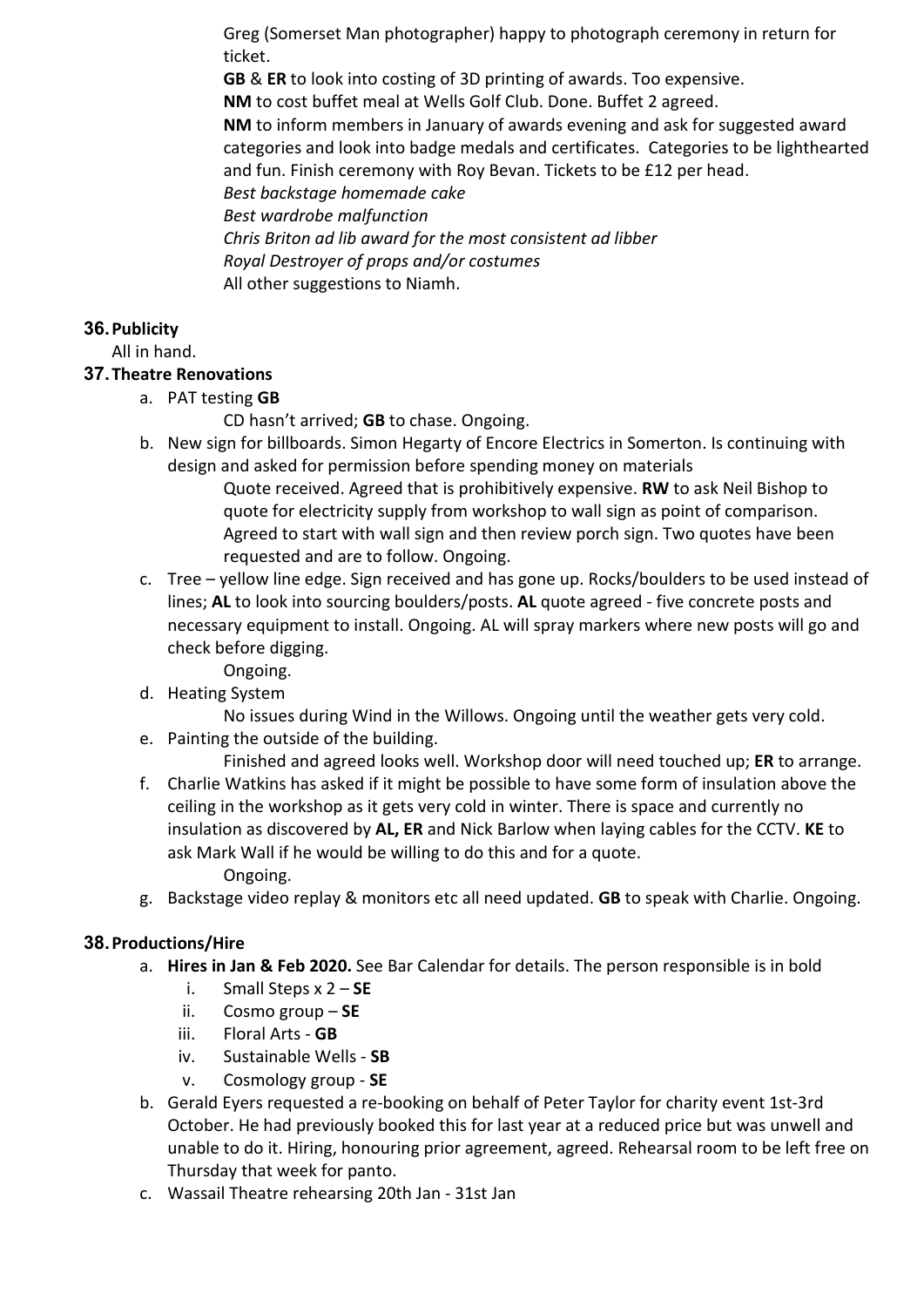● **March 11th-14th 2020** – **Quartet** by Ronald Harwood

Director - **Jackie Watts**, Producer **– Ken Edmonds**, SM – **Charlie Watkins**, Lighting – **Graham Brown**, Sound – **Rick Fitzsimmons**, Costumes - **?**, Prompt – **Freda Brown**, Props – **Pat Watkins**, Make up – **?**, Budget – **agreed**, Publicity - **KE**, Photos and programme – **KE,** Ticket Price – **£12 & £10**, Rehearsal schedule –**agreed,** FoH manager – **Sally Trayhurn (TBC). Tickets go live on Friday February 15th.**

● **May 4th-9th 2020** – **Big Fish by** John August/Andrew Lippa

Director – **Niamh McGrogan**, Producer **– Doreen Grant**, MD – **Sheila Ross,** Choreography – **Julie & Elisha Webster**, SM – **Mike Scammel & Sarah Galton,** Set Designer – **Niamh McGrogan**, Lighting – **Graham Brown**, Sound – **?**, Costumes – **Louise Sansam & Tess Banham**, Prompt – **Freda Brown**, Props – **Jo Scammell with help sourcing from Vicky Orman**, Make up – **Helen Makin**, Budget – **agreed**, Publicity - **KE; NM liaising with Marie Curie,** Ticket Price – **£13 & £10**, Rehearsal schedule – **agreed,** FoH manager – **Sally Trayhurn. Tickets go live on?**

- **June 03rd - Far from the Maddening Crowd -** Bristol Old Vic Theatre
- **Sept 15th - 19th 2020 – And Then There Were None** by Agatha Christie Director - **AL,** Dialect coach - **Lois Harbison**, Producer - **GB,** SM – **ER,** Set Designer – **AL, ER**, Lighting - **GB** and **?**, Sound - **Adrian Mitchell**, Costumes - **Louise Sansam**, Prompt - **Doreen Grant**, Props - **Lesley & Jo**, Make up - **Helen Makin**, Budget - **agreed**, Publicity - **KE**, Photos - **Greg Trezise**, Programme - **AL**, Ticket price - **£12 & £10**, Rehearsal schedule - **agreed**, FoH manager - **Sally Trayhurn**, **Tickets go live on?**
- **Dec 12th - 19th 2020 – Cinderella** by Vicky Orman Director - **KE**, Producer - **Vicky Orman,** SM – **Charlie Watkins** Set Designer – **??,** Lighting - **Graham Brown,** Sound - **??**, Costumes - **??**, Prompt - **Frieda Brown,** Props - **??**, Make up - **??**, Budget - **tba**, Publicity - **??**, Photos - **??**, Programme - **??**, Ticket price - **??**, Rehearsal schedule - **??**, FoH manager - **??**, **Tickets go live on?**
- **March 2021 SE** has found 'Blood on the Canvas' a one act play (title to follow) with two female characters and can either look for another or find another director to share duties with?
- **May 4th-9th 2021 – 9 to 5 Music and Lyrics by Dolly Parton** Director – **Niamh McGrogan**, Producer **– Doreen Grant**, MD – **Sheila Ross,** Choreography – **Eden Simpson**, SM – **Sarah Galton,** Set Designer – **?**, Lighting – **?**, Sound – **?**, Costumes – **Louise Sansam**, Prompt – **Freda Brown**, Props – **?**, Make up – **?**, Budget – **tba**, Publicity - **?**, Ticket Price – **tba**, Rehearsal schedule – **tba,** FoH manager – **Sally Trayhurn. Tickets go live on?**
- **September 2021 - The Tempest by William Shakespeare** Director **- Jon Sansam,** Producer - **?,** SM – **?,** Set Designer – **?,** Lighting - **?,** Sound - **?**, Costumes - **?**, Prompt - **?**, Props - **?**, Make up - **?**, Budget - **tba**, Publicity - **?**, Photos - **?**, Programme - **?**, Ticket price - **?**, Rehearsal schedule - **?**, FoH manager - **?**, **Tickets go live on?**
- **May 2022 -** AL would like to put on **Sweeney Todd**. Would like to reserve until Christmas 2020. WIll need to confirm closer to the time but will give plenty of notice if not able to do it. Agreed. Director – **Adam Lanfranchi**, Assistant director - **?**, Producer **– ?**, MD – **?,** Choreography – **Eden Simpson**, SM – **?,** Set Designer – **?**, Lighting – **?**, Sound – **?**, Costumes – **?**, Prompt – **?**, Props – **?**, Make up – **?**, Budget – **tba**, Publicity - **?**, Ticket Price – **tba**, Rehearsal schedule – **tba,** FoH manager – **?. Tickets go live on?**
- **September 2022 -** Nick Barlow would like to direct **Avenue Q.** Tentatively accepted.